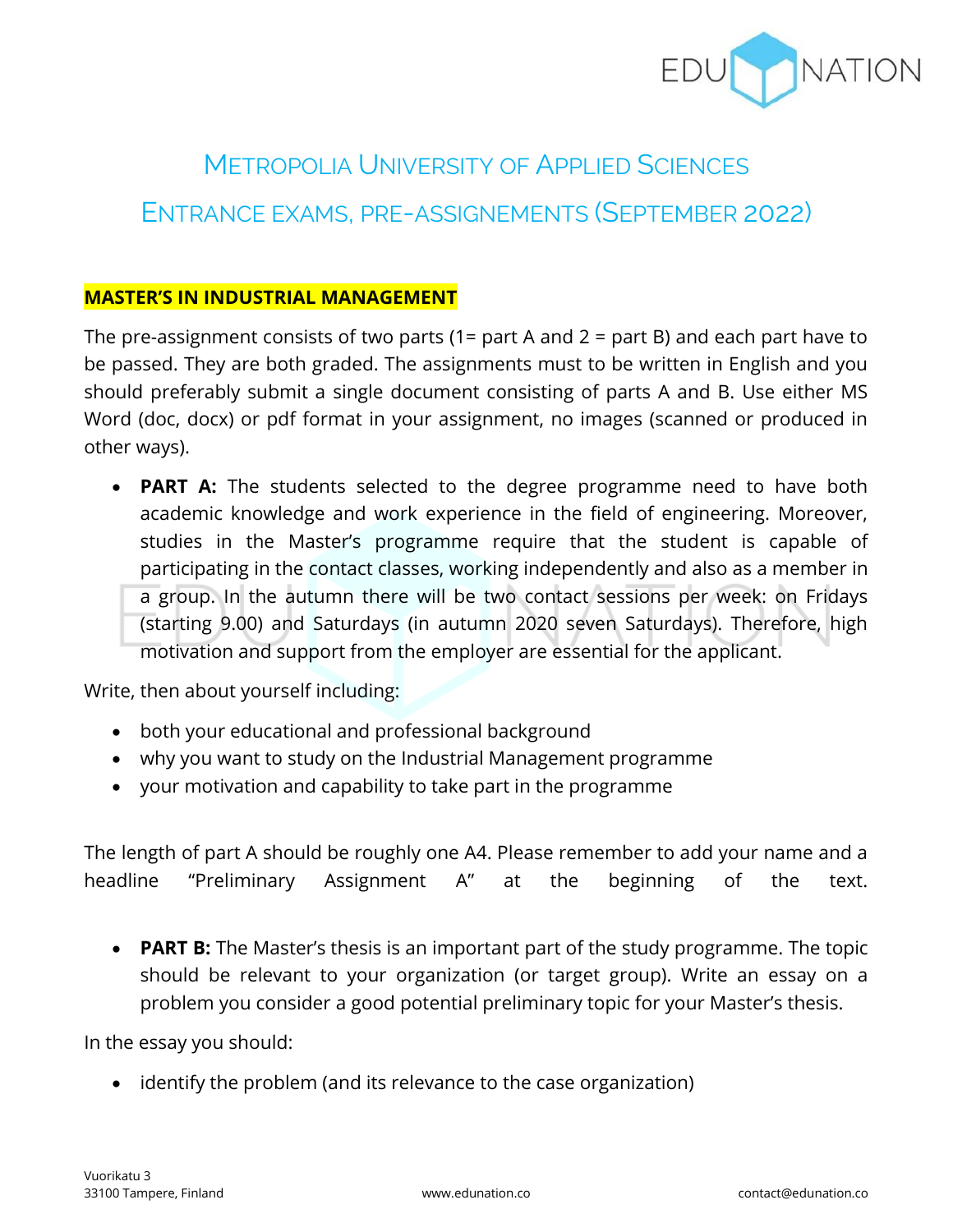

- describe the consequences of the identified problem to the case organization
- tell what steps (in your opinion) have to be taken in order to solve the problem

The length of part B should be roughly two A4s. Please remember to add your name and a headline "Preliminary Assignment B" at the beginning of the essay.

Be aware of ethics in preparing your pre-assignment. Do not use others' ideas in your work as submitted pre-assignments may be subject to plagiarism control.

# **Upload your pre-assignment to your online application at Studyinfo by the end of the application period.**

Note that if you are selected to the program, you may change your Master's thesis topic, the topic introduced here is by no means binding.

## **MASTER'S IN INFORMATION TECHNOLOGY**

The pre-assignment consists of two parts (A and B) and each part is worth 50 points max. Note that both A and B parts of the assignment are mandatory and missing any of them will result 0 points for the pre-assignment. Note also that the pre-assignment needs to be written in English.

**Part A:** The students selected to the degree programme need to have both academic knowledge and work experience in the field of ICT, automation, electronics or electrical engineering or other field of engineering. Please add your CV to the assignment, including both your educational and professional background. The information given to the electrical online application is used only to verify that the applicant meets the general eligibility requirements. If you have done any studies after your Bachelor studies, please include that information into your CV.

Studying in the Master's programme requires that the student is capable of participating in the classes and doing independent homework. It is not mandatory to participate in all classes, but high participation is expected. Therefore, high motivation and support from the employer are essential for the applicant.

Write an essay on yourself including:

• why you want to study in the Master's degree programme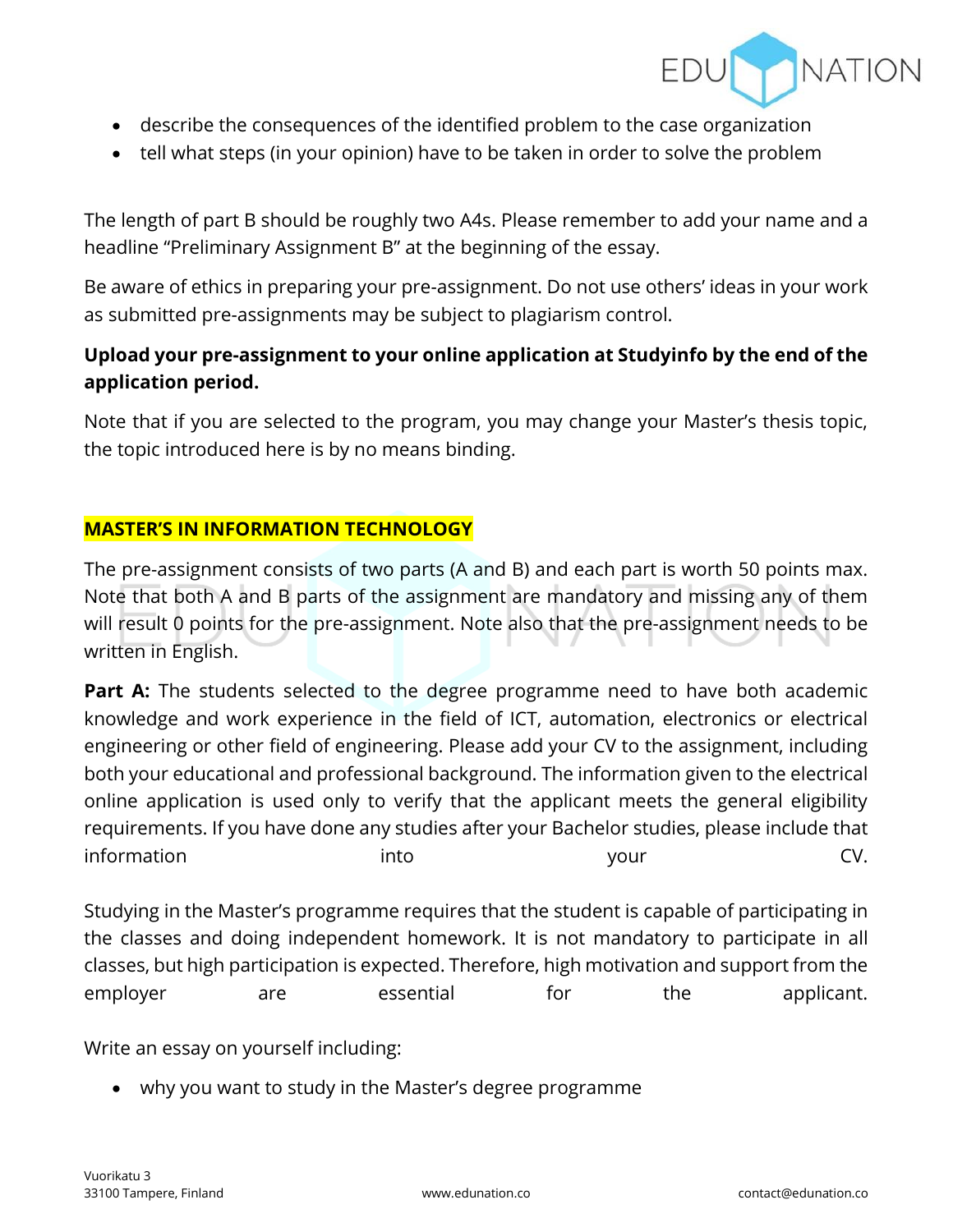

• your motivation and capability (e.g. English language skills) to take part in the programme

The length of the essay should be roughly one A4. Please place it at the beginning of your CV with a headline "Preliminary Assignment A".

**Part B:** The Master's thesis is an important part of the study programme. The topic should be relevant to your employer (or other similar target group). Write an essay on a problem you consider a good potential topic for your Master's thesis.

In the essay you should:

- identify the problem
- put the problem into the general framework of understanding
- formulate your research question, i.e. what is the question(s) you aim to answer
- explain how you would study the subject

The length of the essay should be roughly two A4s. Please remember to add your name and a headline "Preliminary Assignment B" at the beginning of the essay. If you are selected to the program, you may change your Master's thesis topic, the topic introduced here is by no means binding.

Note: Once the application period has ended, Metropolia representative may ask the applicant to join an online meeting in case some issues in the application needs to be clarified. In this case a separate email invitation will be send to the email address given by the applicant.

**Upload your pre-assignment to your online application at Studyinfo by the end of the application period.**

#### **MASTER'S IN PROCUREMENT**

This pre-assignment consists of two parts (PART 1 and PART 2) worth a maximum of 100 points in total. The maximum points per part are shown below. In order to be accepted to the programme a minimum of 40 points is required. You must answer all the questions.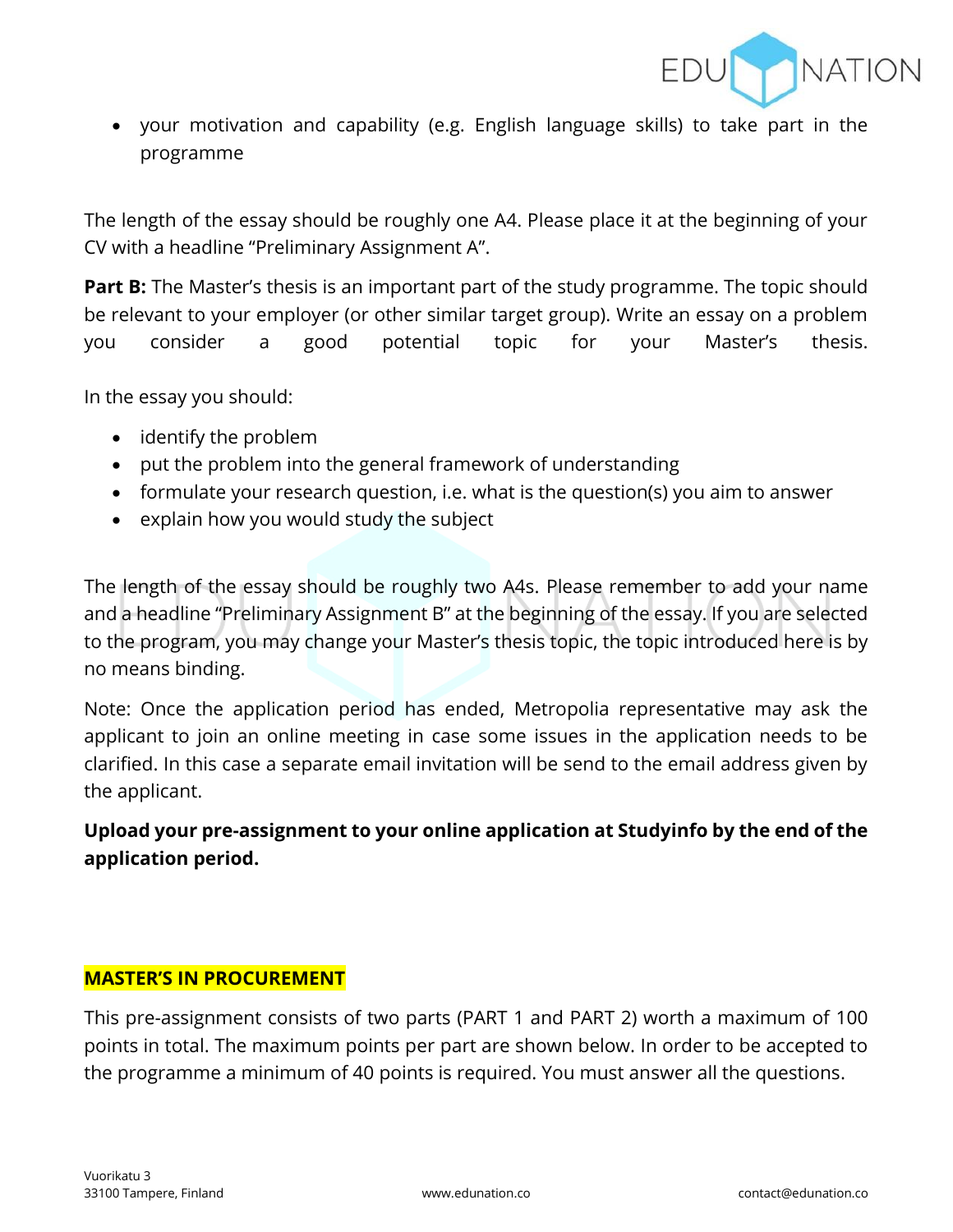

# **PART 1:** CV AND PERSONAL STUDY PLAN (30 points)

You need to have both academic knowledge and work experience in the field of supply chain management and/or specifically procurement in order to be selected to the programme.

The Master's Degree Programme in Procurement consists of 90 ECTS which equals 2430 hours of student's study time. The studies are organized in a way that enables the student to complete the degree in 2 years while studying part time.

This programme relies on collaborative online learning. This mode of studying requires the ability to effectively manage schedules, take responsibility of one's own learning and high level of motivation.

- 1. Please **add a copy of your identification document (e.g. passport) and your CV** to the assignment. The CV should include both your educational and professional background. (The information given on the online application is for the purposes of verifying that the applicant meets the general eligibility requirements.)
- 2. Why are you interested in receiving a Master of Business Administration Degree in Procurement? What kind of competencies do you want to develop and how are you going to utilize this education in your career?
- 3. Create your personal study plan based on the curriculum (please find the curriculum online). Create a timeline and assess the realism of your study plan especially if you aim to advance your studies faster than recommended. Briefly explain what motivates you in your selection of business studies and elective studies. (This selection is not binding as you may change your selection later).
- 4. Think about your priorities in life (work, family, hobbies, rest time, other factors). What do you need to compromise to find time for completing the demanding degree programme? What kind of support do you have available to enable these studies?

## **PART 2:** PRELIMINARY RESEARCH AND DEVELOPMENT PLAN (70 POINTS)

In the Master's Degree Programme in Procurement the student writes the Master's thesis on a development project. The project utilizes action research methodology. The Master's thesis equals 30 ECTS (800 hours of student's work). In the thesis process, the student plans and implements a development project, which aims to improve an aspect of a partner organization's procurement function. The Master's student is a change agent, an active champion for change in the organization. The partner organization, most often student's own employer organization, acts as the development platform and learning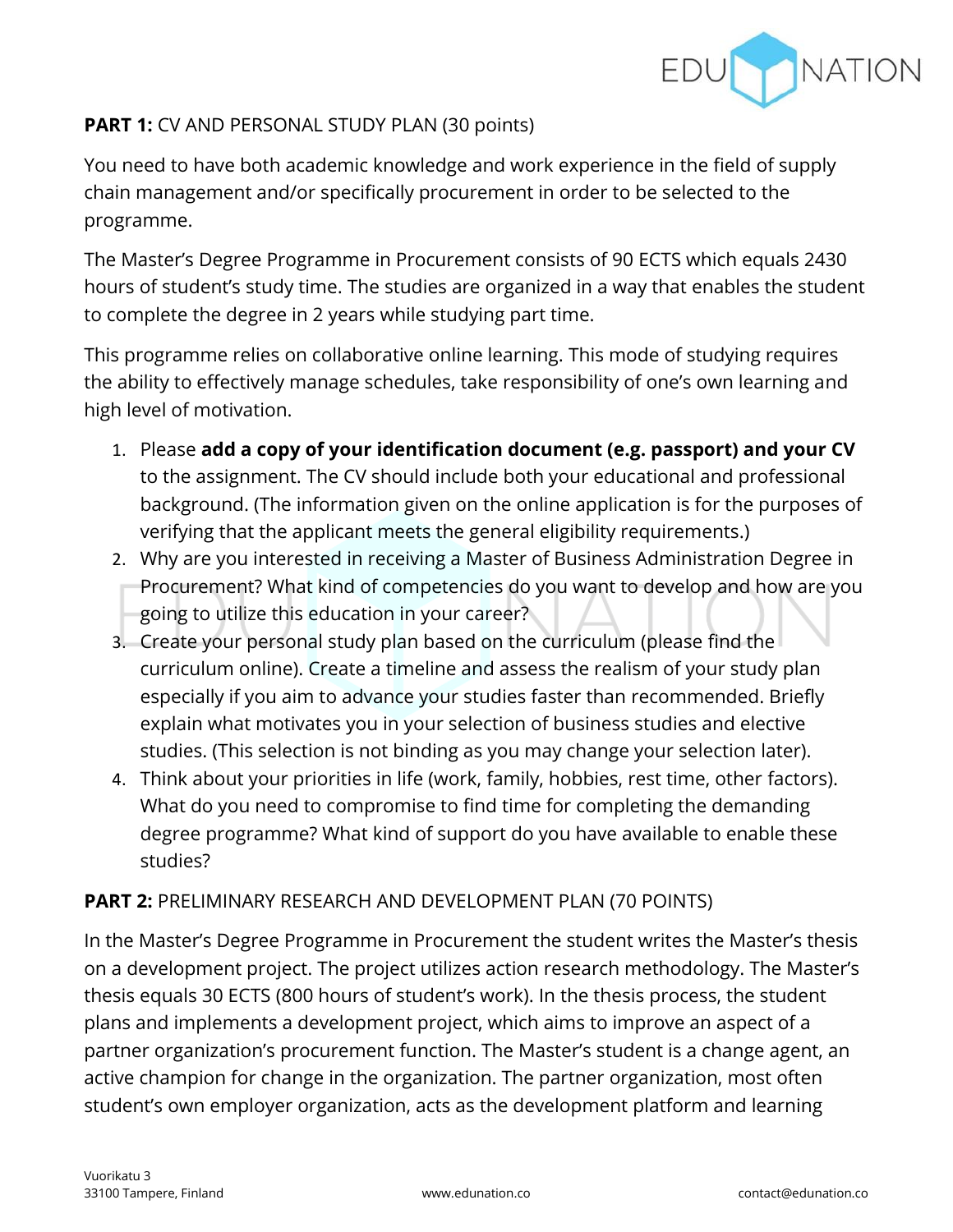

environment throughout the studies, where the student applies the gained academic knowledge in a practical setting.

**2.1.** Description of the development project (max 30 points)

- Describe your partner organization for the development project.
- Describe the procurement related problem, which would suit as a thesis topic based on the suitability from a) organization's perspective, b) your own perspective c) action research perspective.
- What kind of professional literature (journal articles, academic books) would best support the implementation of the development project? Mention 5-10 sources **and shortly describe the reasons for choosing each of them.**
- Who in the partner organization would decide of the implementation of such a project? Would they be interested in supporting your thesis plan?
- What is your plan B in case there are circumstances that prevent you from going forward with this organization/case? How would you obtain a new partner and a case?

## **2.2.** Research and development plan (max 40 points)

Create a research and development plan in which you describe how you would implement your development project in practice as an action researcher. Use literature on **action research methodology** as a source. **Your answers should show that you have become familiar with the action research methodology**.

- What kind of background information do you need in order to understand the current state of procurement function in the organization and pinpoint the development need? What kind of research methods would you use in finding that out?
- What type of project management and organizational development methods are you already familiar with that you could use in the project? What new methods would you need for the project?
- What kind of concrete methods would you use to create change in the organization/supply base?
- What kind of financial, human and temporal resources would be needed in your project?
- How would you measure the success or your project and the success of your thesis process?